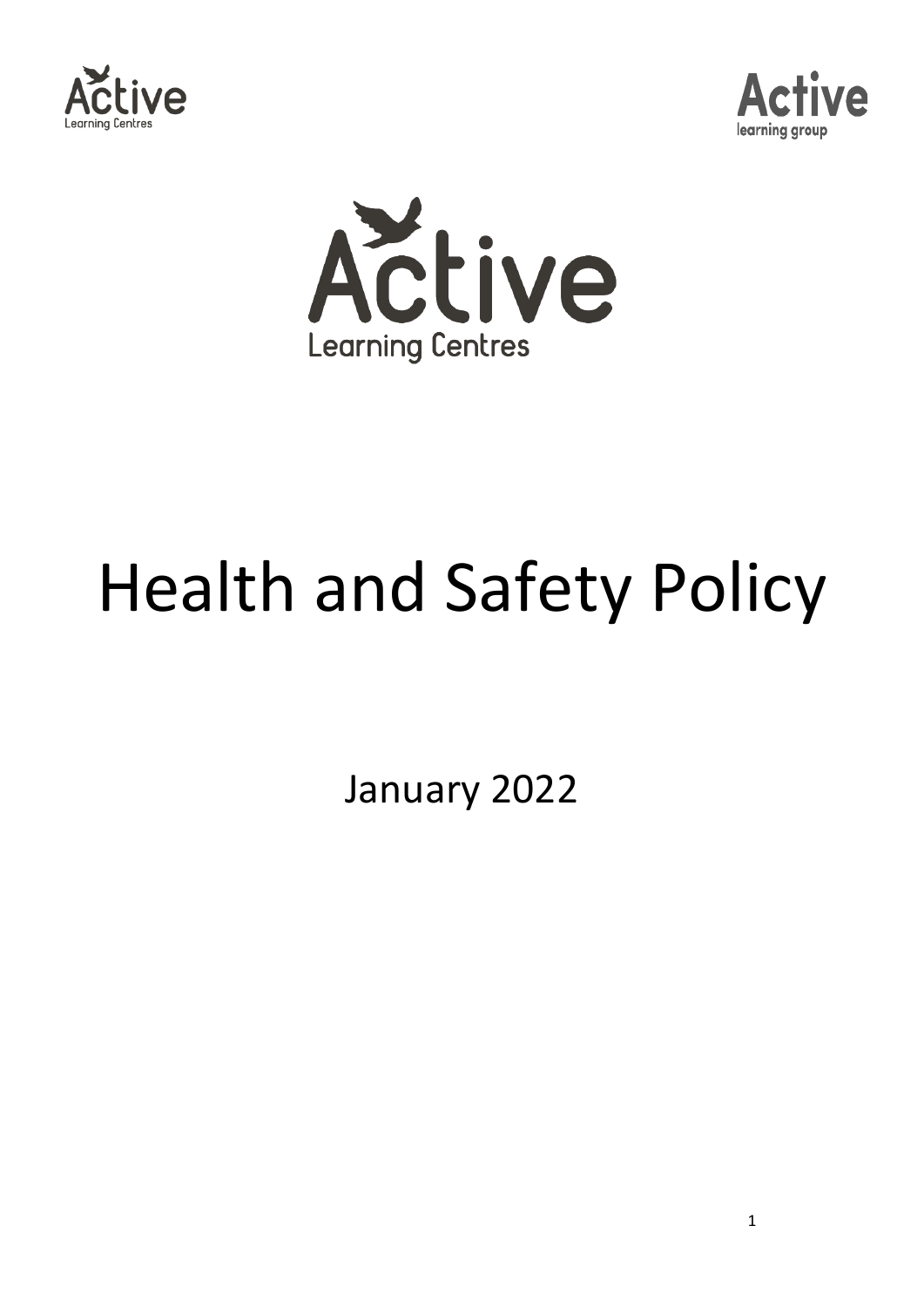



# **Health and Safety Policy Statement**

Active Learning Centres is committed to meeting the health & safety requirements necessary to safeguard the wellbeing of:

- All children, parents/guardians, and employees on its Venue, Centres, courses and workshops
- Any visitors to any of the above

The management team of Active Learning Centres aims to ensure that each venue is a safe and healthy environment in which to either work, participate in holiday activity venue, or to visit, by adopting the safety practices below.

#### **Active Learning Centres will, as far as is reasonably practicable:**

- Aim to prevent accidents and cases of work-related ill health
- Provide sufficient information, training, instruction and supervision to enable all employees to avoid hazards and contribute to their own health and safety at work
- Provide sufficient information, instruction and supervision to enable all children in its care, and visitors to its venues, to avoid hazards and contribute to their own health and safety
- Implement appropriate emergency procedures
- Ensure that significant risks under our control are eliminated or adequately controlled. Include the management of health and safety as a specific responsibility of managers at all levels, and ensure this policy is understood and implemented throughout the organisation. Involve employees in health and safety decisions through consultation and co-operation. Regularly review compliance with the policy and the management system that support it.
- Contact enforcing authorities for advice and guidance
- Provide safe and good quality equipment, storage and transport systems

All aspects of health and safety remain a management responsibility. However, a safe and healthy working environment can only be achieved with the full co-operation of every employee. Employees are duty bound to act responsibly and to do everything possible to prevent personal injury. Active Learning Centres welcomes any ideas or suggestions from employees, visitors, and children at any time, but also carries out regular internal reviews of all Health and Safety Policy.

Active Learning Centres will implement its own Health and Safety Policy and Safe Working Practices to ensure that both operations continually work towards a safe environment for children, staff and visitors attending our venue and Centres.

**Signed: Pat Milston - Managing Director, Active Learning Centres**

**Signed: Nigel Miller – Group Managing Director, Active Learning Group** 

Date: January 2022 Review Date: December 2022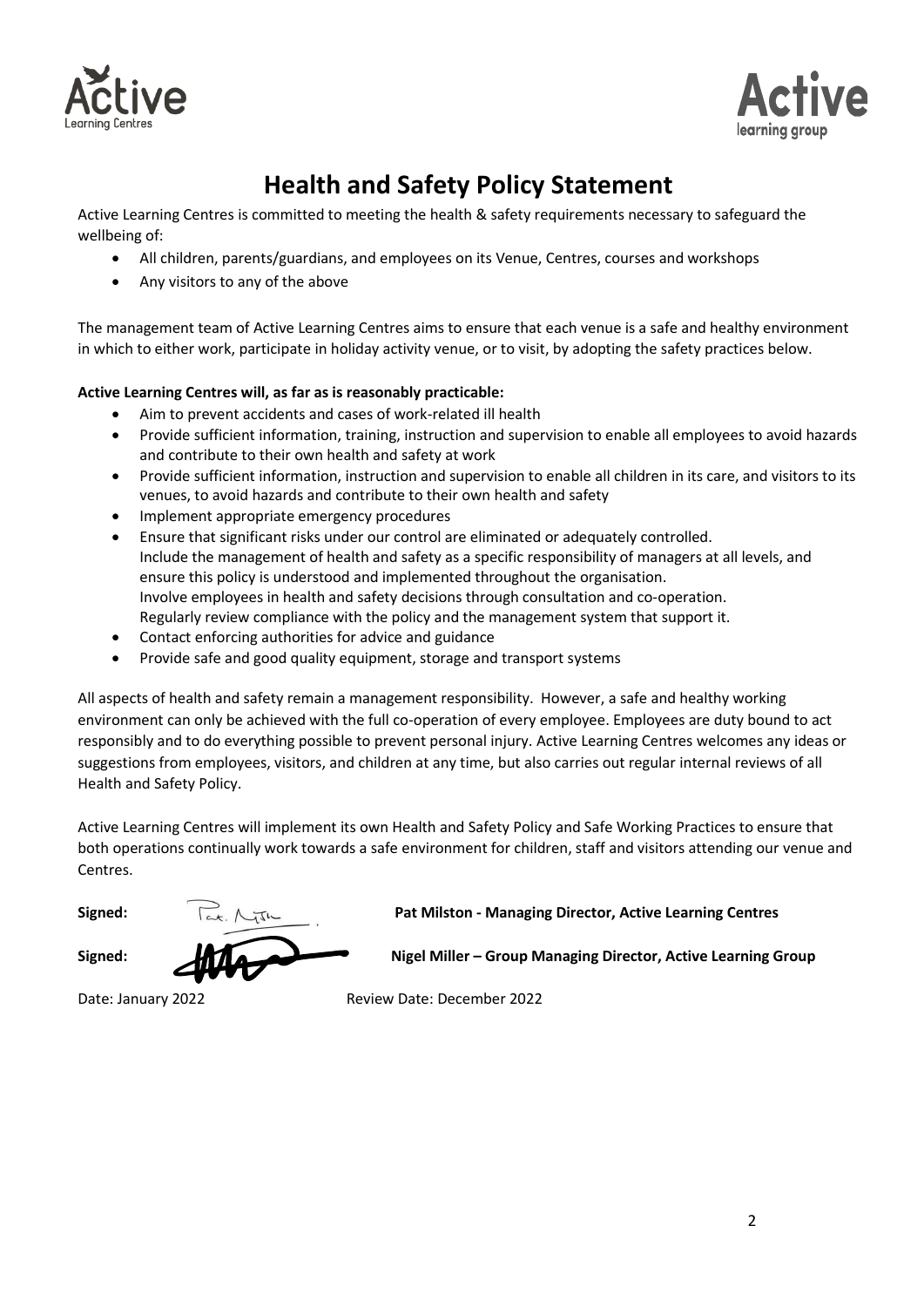

#### **ORGANISATION**



#### **INTRODUCTION**

The Managing Director and senior management of Active Learning Centres is responsible for ensuring the implementation of this Health and Safety Policy.

The Managing Director delegates responsibility for health and safety management to the individual Heads of Centre and the Designated Safeguard Lead.

In order to ensure compliance with the law and Active Learning Centres Statement of Intent the Managing Director will arrange appropriate delegation of health and safety management issues as detailed in this part of the Policy:

- The promotion of a health and safety culture within Active Learning Centres and on off-site visits in order to prevent accidents, work-related ill health and damage to property.
- That a clear written health and safety policy is developed, implemented and communicated in accordance with legal obligations, relevant HSE, DfE, AALA, LOtC and BAPA guidance, as well as other appropriate guidance from Cognita.
- The effective management of health, safety and welfare of staff, children, contractors, visitors and others so far as is reasonably practicable.
- Adequate control of health and safety risks arising out of Active Learning Centres activities.
- The provision and maintenance of safe premises, plant and equipment.
- Responsibilities for health, safety and welfare are allocated to specific people and those persons are formally informed of these responsibilities.
- Persons to whom health and safety responsibilities are delegated are competent to do their tasks i.e. that they have sufficient experience, knowledge and training to perform the tasks required of them and have sufficient time and resources to undertake the role.
- The provision of adequate information, instruction, supervision and training for staff and children and others such as contractors, where appropriate.
- The establishment of an Active Learning Centres Compliance H&S Committee that is representative of the operation and structure of Active Learning Centres and which meets regularly.
- That arrangements are in place for the effective consultation with staff, regarding health and safety matters.
- Clear procedures are created for risk assessment, the development of safe working practices and reporting of accidents, incidents, dangerous occurrences and near misses.
- The formulation of effective procedures for use in case of fire and/or the need for emergency evacuation of Active Learning Centres' Head Office.
- Sufficient funds are set aside for health and safety management in accordance with this policy.
- Active Learning Centres complies with its reporting and record keeping obligations.
- Accidents, incidents, absence and complaints pertaining to matters of health and safety are properly investigated, if required, and that Active Learning Centres co-operates with the relevant enforcement agencies such as the HSE, local authority and fire authority, if required.
- Health and safety performance is measured both actively and reactively and measures are put in place to monitor the effectiveness of the health and safety arrangements in controlling identified risks.
- Active Learning Centres Health and Safety policy and performance is reviewed and monitored regularly and a report on its health and safety performance is prepared for Cognita.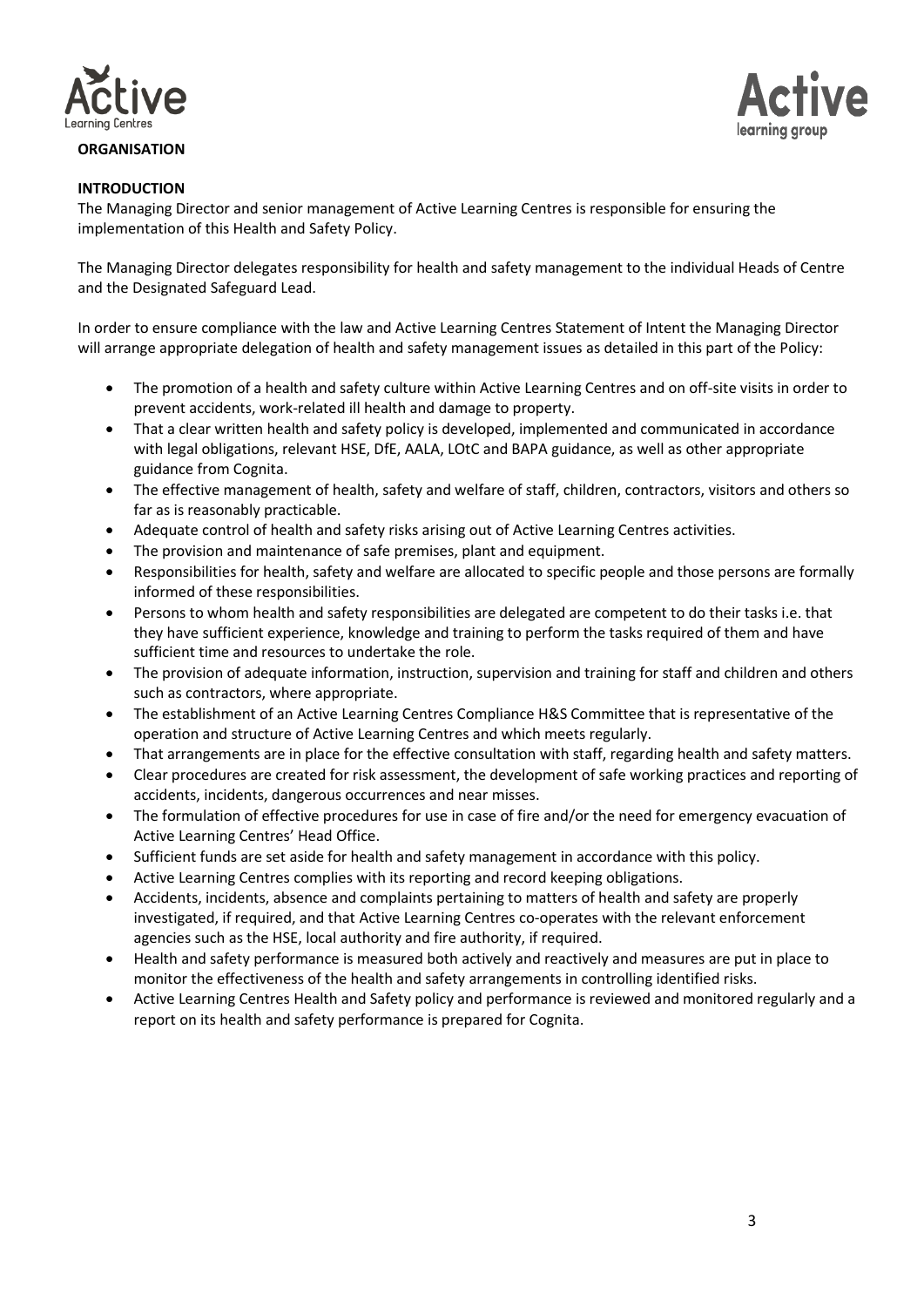### **THE MANAGING DIRECTOR WILL ENSURE:**

- The promotion of a positive health and safety culture within Active Learning Centres and that it reflects the values promoted by Cognita.
- The implementation of a clear, written Active Learning Centres Health and Safety Policy that is communicated and regularly updated in accordance with legal obligations and guidance and guidance from Cognita.
- Maintained liaison with other specialist health, safety and fire safety roles appointed within Active Learning Centres, to co-ordinate compliance actions and provide a central point of contact.
- The dissemination of information relevant to health and safety compliance ensuring all compliance duty holders and other key parties within Active Learning Centres are included.
- The co-ordination of Active Learning Centres' H&S Compliance Meetings ensuring information is circulated to the relevant staff and Cognita.
- Central co-ordination and access as a key point of contact for any accident, incident or near miss occurrence. Ensuring thorough investigation, review, recording of information and escalation has been conducted and final actions closed out
- Liaison with all Active Learning Centres Departments to ensure risk assessments are produced for tasks/activities within such areas, with information provided to relevant parties and regular review undertaken.
- Support as the key contact in order to co-operate with any enforcement agency such as the HSE, HPA, local authority and fire authority, as required.

#### Active Learning Centres Health and Safety Org Chart Michael Drake Cognita Schools

**COMPLIANCE REPORTING STRUCTURE 2022**







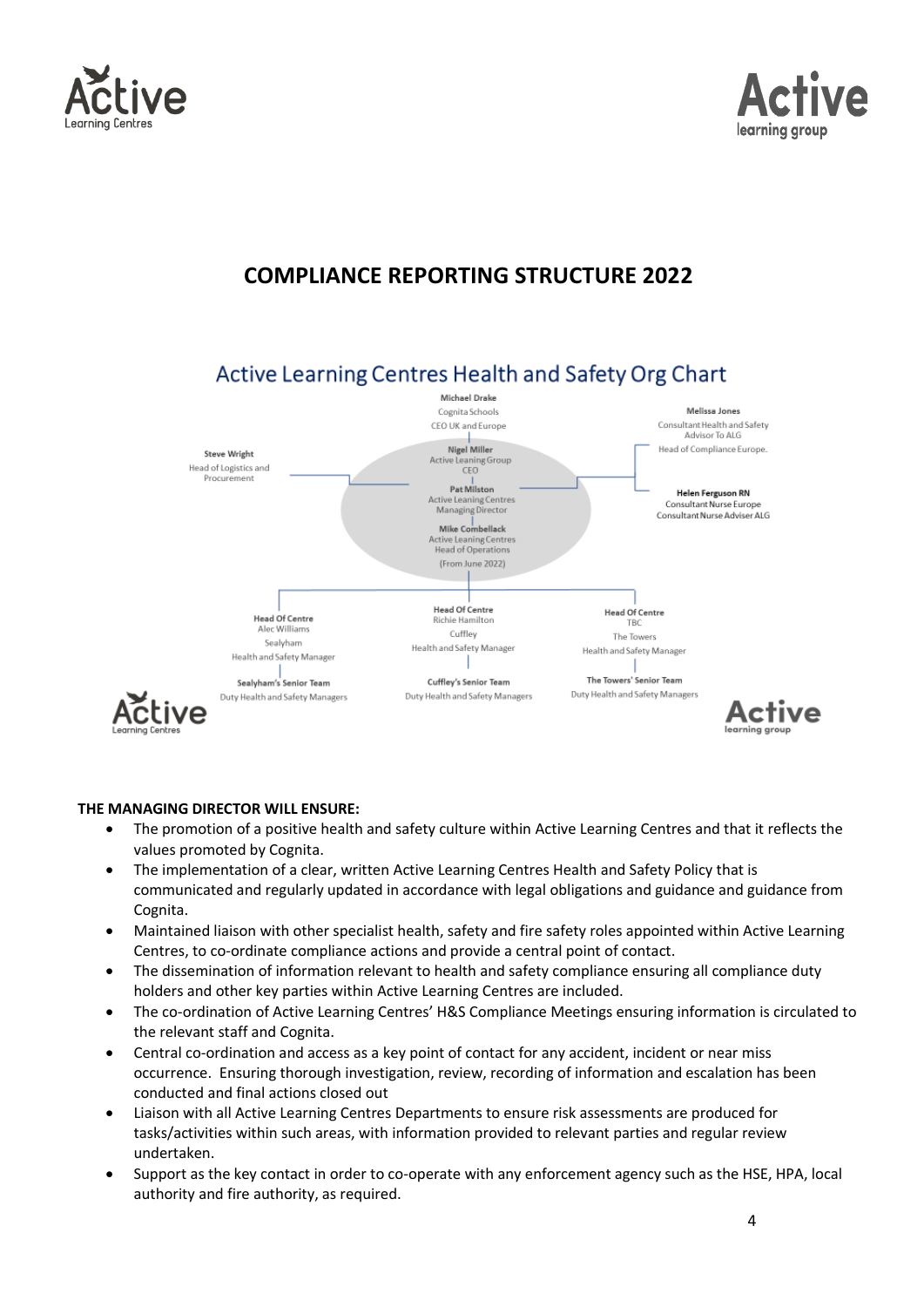



- Systems are established to allow staff (both office and venue staff) to receive adequate information, supervision and training (both induction training and ongoing training) in health and safety matters relevant to their specialist area by liaising with the DSL and Training Managers and centre staff.
- Prompt evaluation and, where appropriate, act on health, safety and welfare concerns and issues which are reported to them, or refer them to the DSL.
- Routine monitoring is established at Active Learning Centres including both internal and venue audits and inspections, to ensure ongoing H&S compliance is reviewed and any actions raised are appropriately dealt with.
- Regular updates are provided to the Group Managing Director detailing Active Learning Centres 's progress with identified compliance issues and areas of focus.
- Undertake the responsibility of writing and reviewing risk assessments and policies for Active Learning Centres and its activities.
- Prepare reports for outside organisations or consultants.
- Collate and prepare accidents and incident reports for all venue.
- Develop a system that will identify trends in accidents and incidents and how these can be reduced or prevented.

#### **HEAD OF CENTRE WILL ENSURE:**

- Application of the Active Learning Centres' Health and Safety Policy to their centre staff.
- Familiarisation with current Regulations, Codes of Practice and Guidance appropriate to Active Learning Centre's activities and with this Policy.
- Contribute to the development of Risk assessments for the activities on all venues.
- Ensure all Managers/Coordinators receive adequate information, supervision and training (both induction training and ongoing training) in health and safety matters relevant to all activities.
- All statutory notices and appropriate safety signs are available for each venue
- Contribute to the analysis of accident /incident data.
- Adequacy of first aid provisions, protective clothing and equipment, accident and incident forms and logbooks are available for use in their specialist area.
- Prompt evaluation and where appropriate take action on health, safety and welfare concerns and issues which are reported to them or refer them to the DSL or the MD.
- Regular inspections are conducted of the venues to ensure that equipment, furniture, and activities are safe and record these inspections.
- Monitoring of the health and safety of the venue and report to the Managing Director (Including records of risk assessments, health and safety related issues and complaints, and records of accidents).
- Inclusion with the health and safety at departmental/team meetings.

#### **LOGISTICS AND PROCUREMENT MANAGER WILL ENSURE:**

- Application of the Active Learning Centres' Health and Safety Policy to the operations within the warehouse
- Dissemination of the health and safety policy to any employees within the warehouse, if appropriate, detailing the particular roles and responsibilities for health and safety in that specialist area and the organisational arrangements in place for achieving this.
- Familiarisation with current Regulations, Codes of Practice and Guidance appropriate to the warehouse and with this Policy.
- Risk assessments of the activities for which they are responsible are carried out and reviewed as required.
- All staff under their control, receive adequate information, supervision and training (both induction training and ongoing training) in health and safety matters relevant to their specialist area.
- All statutory notices and appropriate safety signs are on display in the warehouse.
- Machinery, equipment and substances are accompanied by adequate information on use and that use is restricted to named individuals where necessary for reasons of health and safety.
- Prompt evaluation and where appropriate take action on health, safety and welfare concerns and issues which are reported to them, or refer them to the DSL or HSM.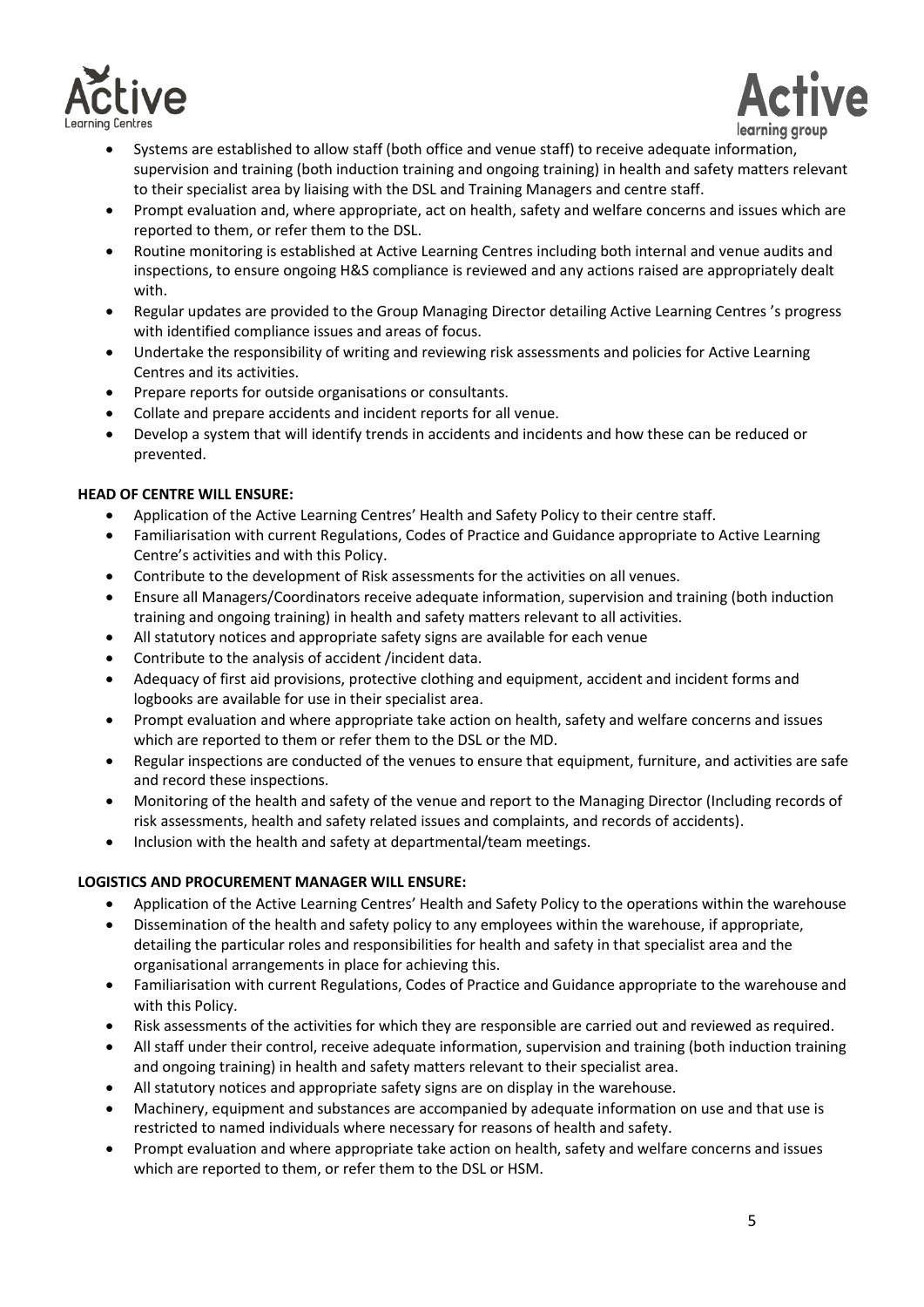



- Regular inspections are conducted of the warehouse are conducted to ensure that equipment, and work activities are safe and record these inspections where required.
- Monitoring of the health and safety of the warehouse and report to the Health and Safety Manager. (including records of risk assessments, health and safety related issues and complaints, and records of accidents)
- Inclusion with the health and safety at departmental/team meetings.

#### **TRAINING MANAGER (THE HEALTH AND SAFETY MANAGER) WILL ENSURE:**

- Provide a training programme that will cover all of the statutory requirements for all staff, both permanent and seasonal venue staff.
- Conduct training sessions during induction and as refreshers for;
	- Safeguarding and Child Protection.
	- First Aid
	- Safe Recruitment
	- Risk assessment
	- Basic Food Hygiene
	- Basic Health and Safety for Venue
- Liaise with outside agencies to provide added training courses, if required**.**
- Maintain a record of all staff and the training they have received**.**
- Monitor Active Learning Centres s activity programme developments to ensure training plans fully cover the requirements of any new activities.
- Contribute to any accident/ incident investigations if required.
- Inclusion with the health and safety at departmental/team meetings.
- Familiarisation with current Regulations, Codes of Practice and Guidance appropriate to the requirements of Active Learning Centres and with this Policy.

#### **VENUE MANAGERS (CENTRE'S SENIOR MANAGEMENT TEAMS – DEPUTY HEALTH AND SAFETY MANAGERS) WILL ENSURE:**

- Application of the company's Policies and Procedures for the venue, which includes the Health and Safety Policy.
- Exercising effective supervision of children and give clear oral and written instructions and warnings to children as often as necessary.
- Following any safe working procedures issued for their venue and be familiar with and sign off all risk assessments for their venue
- Complete daily assessments of the activity areas to ensure activities are safe to proceed and report any defects.
- Ensure all venue staff are familiar with, and comply with, the venues risk assessment and sign to acknowledge their understanding of these risk assessments.
- Attend any training update stipulated by Active Learning Group.
- Reporting and recording all accidents and incidents in line with the Active Learning Centres' Policies and Procedures Document.
- Assistance in the investigation of any accident or incident.
- Exercising effective supervision over those for whom they are responsible.
- Familiarity with the contents of this Policy and, in particular, the procedures in respect of fire, first aid and other emergencies.
- Follow all health safety and safeguarding procedures as laid out during induction.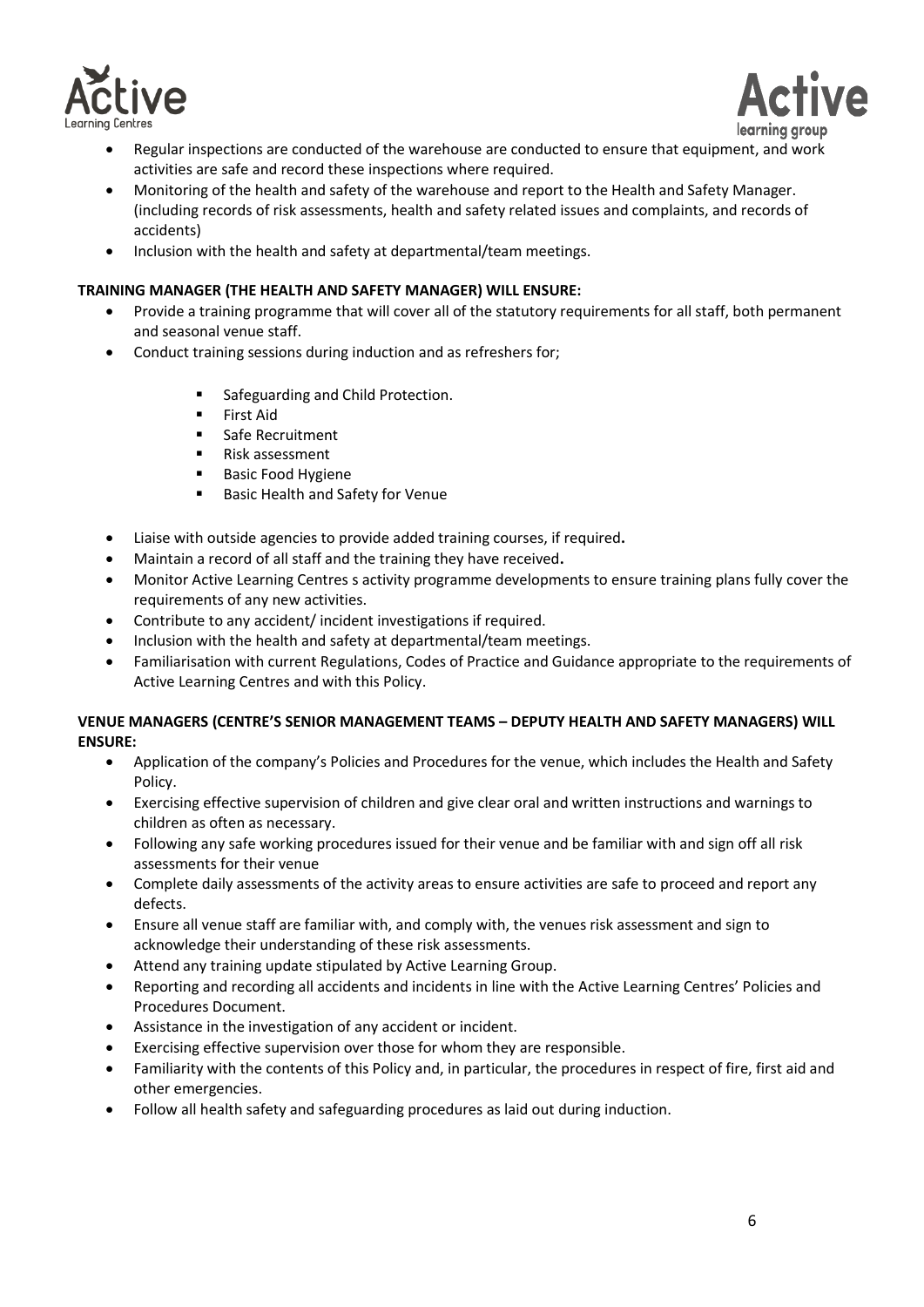



#### **VENUE STAFF (NON-SENIOR CENTRE STAFF) WILL ENSURE;**

- Co-operation with the Venue Managers on health and safety matters.
- Acting with due care for the health, safety and welfare of themselves, other staff, children and parents.
- They are familiar with all the venue risk assessments and have signed them to acknowledge their understanding and need to comply with these assessments.
- Exercising effective supervision over those children for whom they are responsible.
- Familiarity with the procedures in respect of fire, first aid and other emergencies.
- Observation of all instructions on health and safety issued by the company, any other person delegated to be responsible for a relevant aspect of health and safety at the company.
- Acting in accordance with any specific health and safety training received.
- Exercising good standards of housekeeping and cleanliness.
- Defects are reported to the Venue Manager and offices, general accommodation and kept in good order at all times.
- Equipment used for activities is in good condition (and not use them otherwise), and that adequate and clear instructions for their use are given to the children.
- Reporting of any defects in equipment, any actual or potential hazards to their Venue Manager and ensure that defective equipment is immediately taken out of use until it has been made safe.
- Reporting of all accidents in accordance with current procedure.
- Any accidents or incidents, dangerous occurrences or near misses are reported to the Venue Manger and recorded.
- No interference with or misuse anything provided to safeguard their health and safety.
- Members of staff are expected to be vigilant at all times but particularly where there are vehicles on site, especially and drop off and pick up times.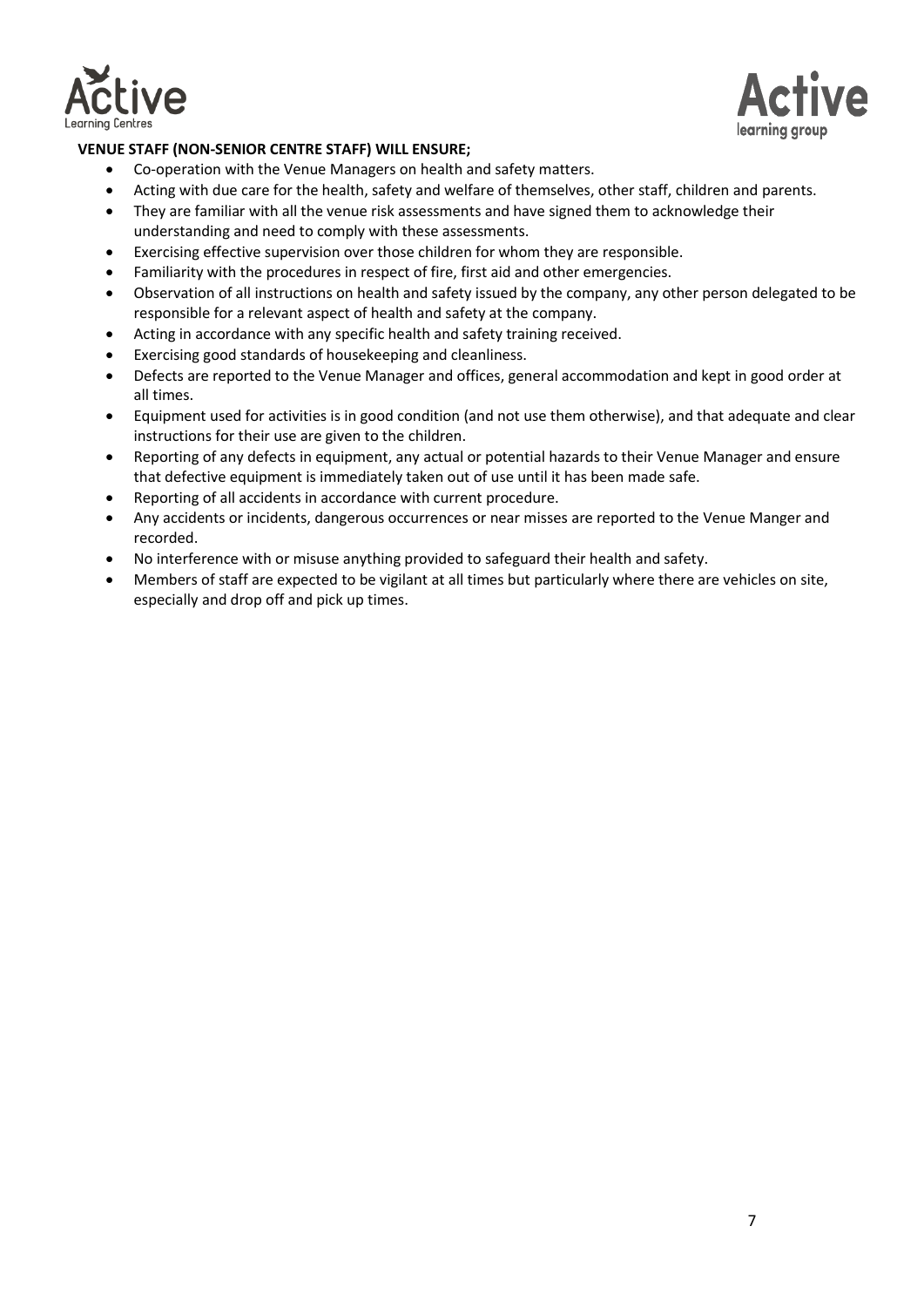



**Active Learning Centres has the following policies in place to support its Health and Safety Management system.**

| <b>Company Policy and / or Guidance</b>   | <b>Responsible Person/</b>  | <b>Current date of</b> | <b>Planned Review</b> |
|-------------------------------------------|-----------------------------|------------------------|-----------------------|
| <b>Documents</b>                          | <b>Department</b>           | <b>Issue</b>           | <b>Date</b>           |
| Accident and Incident Reporting Policy    | <b>Managing Director</b>    | January 2022           | December 2022         |
| <b>Adverse Weather Policy</b>             | <b>Managing Director</b>    | January 2022           | December 2022         |
| <b>Behaviour Policy</b>                   | <b>Managing Director</b>    | January 2022           | December 2022         |
| <b>Caretaking Site Staff Policy</b>       | <b>Managing Director</b>    | January 2022           | December 2022         |
| <b>Control of Contractors Policy</b>      | <b>Managing Director</b>    | January 2022           | December 2022         |
| Control of Substances Hazardous to Health | <b>Managing Director</b>    | January 2022           | December 2022         |
| (COSHH Policy)                            |                             |                        |                       |
| <b>Dietary Requirements Policy</b>        | <b>Managing Director</b>    | January 2022           | December 2022         |
| <b>Digital Safety Policy</b>              | <b>Managing Director</b>    | January 2022           | December 2022         |
| Display Screen Equipment Policy           | <b>Managing Director</b>    | January 2022           | December 2022         |
| Driving and UTV Policy                    | <b>Managing Director</b>    | January 2022           | December 2022         |
| <b>Electrical Safety Policy</b>           | <b>Managing Director</b>    | January 2022           | December 2022         |
| <b>Equality &amp; Diversity Policy</b>    | <b>Managing Director</b>    | January 2022           | December 2022         |
| Fire Safety Plan                          | <b>Managing Director</b>    | January 2022           | December 2022         |
| <b>First Aid Policy</b>                   | <b>Managing Director</b>    | January 2022           | December 2022         |
| Legionella Policy                         | Managing Director /         | January 2022           | December 2022         |
|                                           | <b>Appointed Contractor</b> |                        |                       |
| Lone Worker Policy                        | <b>Managing Director</b>    | January 2022           | December 2022         |
| Machinery & Plant Equipment Policy        | <b>Managing Director</b>    | January 2022           | December 2022         |
| Manual Handling and Lifting Policy        | <b>Managing Director</b>    | January 2022           | December 2022         |
| Medicine & Anaphylactic Policy            | <b>Managing Director</b>    | January 2022           | December 2022         |
| <b>Premises Management Policy</b>         | <b>Managing Director</b>    | January 2022           | December 2022         |
| Prevention and Control of Infection and   | <b>Managing Director</b>    | January 2022           | December 2022         |
| <b>Communicable Disease Procedures</b>    |                             |                        |                       |
| <b>Risk Assessment Policy</b>             | <b>Managing Director</b>    | January 2022           | December 2022         |
| Safeguarding Policy                       | <b>Managing Director</b>    | January 2022           | December 2022         |
| Safer Recruitment Policy                  | <b>Managing Director</b>    | January 2022           | December 2022         |
| Self- Harm Policy                         | <b>Managing Director</b>    | January 2022           | December 2022         |
| <b>Smoking &amp; Alcohol Policy</b>       | <b>Managing Director</b>    | January 2022           | December 2022         |
| Sun Protection Policy                     | <b>Managing Director</b>    | January 2022           | December 2022         |
| Whistle Blowing Policy                    | <b>Managing Director</b>    | January 2022           | December 2022         |
| Working at Height Policy                  | <b>Managing Director</b>    | January 2022           | December 2022         |

# **Additional ALG Policies & Supporting Documents**

| ALG Code of Conduct      | N Miller | January 2022 | December 2022 |
|--------------------------|----------|--------------|---------------|
| <b>ALG Drugs Policy</b>  | N Miller | January 2022 | December 2022 |
| Code of Conduct 2 Pager  | N Miller | January 2022 | December 2022 |
| Policy on a page - Drugs | N Miller | January 2022 | December 2022 |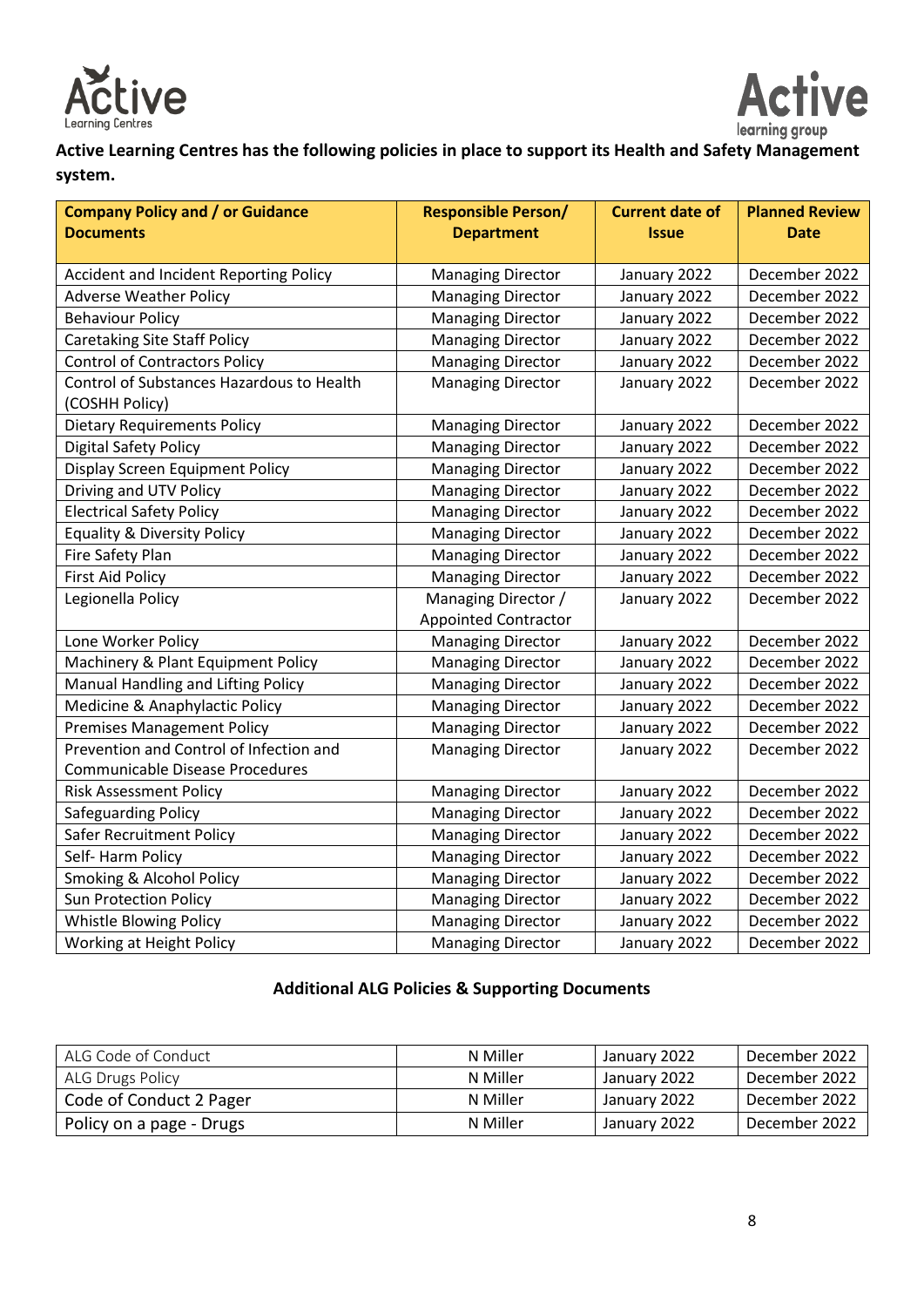



# **Active Learning Centres' operational procedures are also supported by the following documents and Risk Assessments.**

| <b>Centre Monitoring Documents</b>         | <b>Managing Director</b>    | January 2022      | December 2022     |
|--------------------------------------------|-----------------------------|-------------------|-------------------|
| <b>Centre Operations Procedures</b>        | <b>Managing Director</b>    | January 2022      | December 2022     |
| Covid-19 Procedure                         | <b>Managing Director</b>    | January 2022      | December 2022     |
| <b>External Fire Risk Assessment</b>       | Pete Pinney                 | October 2020      | May 2022          |
| Fire Risk Management Policy                | <b>Managing Director</b>    | January 2022      | December 2022     |
| Food Safety Management File                | <b>Managing Director</b>    | January 2022      | December 2022     |
| Legionella Risk Assessment                 | <b>Appointed Contractor</b> | <b>March 2021</b> | <b>March 2022</b> |
| Tree Surveys per site                      | <b>Appointed Contractor</b> | January 2022      | December 2022     |
| <b>Tree Felling Operational Procedures</b> | <b>Appointed Contractor</b> | January 2022      | December 2022     |

## **General Centre Risk Assessments**

| <b>Administration of Medicines</b>      | <b>Managing Director</b> | January 2022 | December 2022 |
|-----------------------------------------|--------------------------|--------------|---------------|
| Arson - Onsite                          | <b>Managing Director</b> | January 2022 | December 2022 |
| <b>ATV Driving</b>                      | <b>Managing Director</b> | January 2022 | December 2022 |
| Bulk Fuel Storage (LPG)                 | <b>Managing Director</b> | January 2022 | December 2022 |
| Camp Building and Surrounding Areas     | <b>Managing Director</b> | January 2022 | December 2022 |
| Centre Operations                       | <b>Managing Director</b> | January 2022 | December 2022 |
| Chainsaws                               | <b>Managing Director</b> | January 2022 | December 2022 |
| <b>Cleaning Activities</b>              | <b>Managing Director</b> | January 2022 | December 2022 |
| Contractors Working on Site             | <b>Managing Director</b> | January 2022 | December 2022 |
| Covid-19                                | <b>Managing Director</b> | January 2022 | Ongoing       |
| <b>Eating Areas</b>                     | <b>Managing Director</b> | January 2022 | December 2022 |
| Field Kitchen Operations                | <b>Managing Director</b> | January 2022 | December 2022 |
| Fire Activity                           | <b>Managing Director</b> | January 2022 | December 2022 |
| Fire Assessment for Debris Burning      | <b>Managing Director</b> | January 2022 | May 2022      |
| Fire Risk Assessment for Camps          | <b>Managing Director</b> | January 2022 | May 2022      |
| Flymo                                   | <b>Managing Director</b> | January 2022 | December 2022 |
| Fuel Storage                            | <b>Managing Director</b> | January 2022 | December 2022 |
| General Classroom                       | <b>Managing Director</b> | January 2022 | December 2022 |
| General Grounds Maintenance             | <b>Managing Director</b> | January 2022 | December 2022 |
| General Reception and Surrounding Areas | <b>Managing Director</b> | January 2022 | December 2022 |
| Generic Camp - Tented Accommodation     | <b>Managing Director</b> | January 2022 | December 2022 |
| Hard Accommodation                      | <b>Managing Director</b> | January 2022 | December 2022 |
| Hedge Trimming                          | <b>Managing Director</b> | January 2022 | December 2022 |
| Leaf Blowing                            | <b>Managing Director</b> | January 2022 | December 2022 |
| Lone Working                            | <b>Managing Director</b> | January 2022 | December 2022 |
| POD Village                             | <b>Managing Director</b> | January 2022 | December 2022 |
| Pre- Camp Wellbeing                     | <b>Managing Director</b> | January 2022 | December 2022 |
| Safeguarding                            | <b>Managing Director</b> | January 2022 | December 2022 |
| Security                                | <b>Managing Director</b> | January 2022 | December 2022 |
| Self- Harming Child Attending           | <b>Managing Director</b> | January 2022 | December 2022 |
| Site Clearing                           | <b>Managing Director</b> | January 2022 | December 2022 |
| Snow and Ice                            | <b>Managing Director</b> | January 2022 | December 2022 |
| Staff Rooms or Area                     | <b>Managing Director</b> | January 2022 | December 2022 |